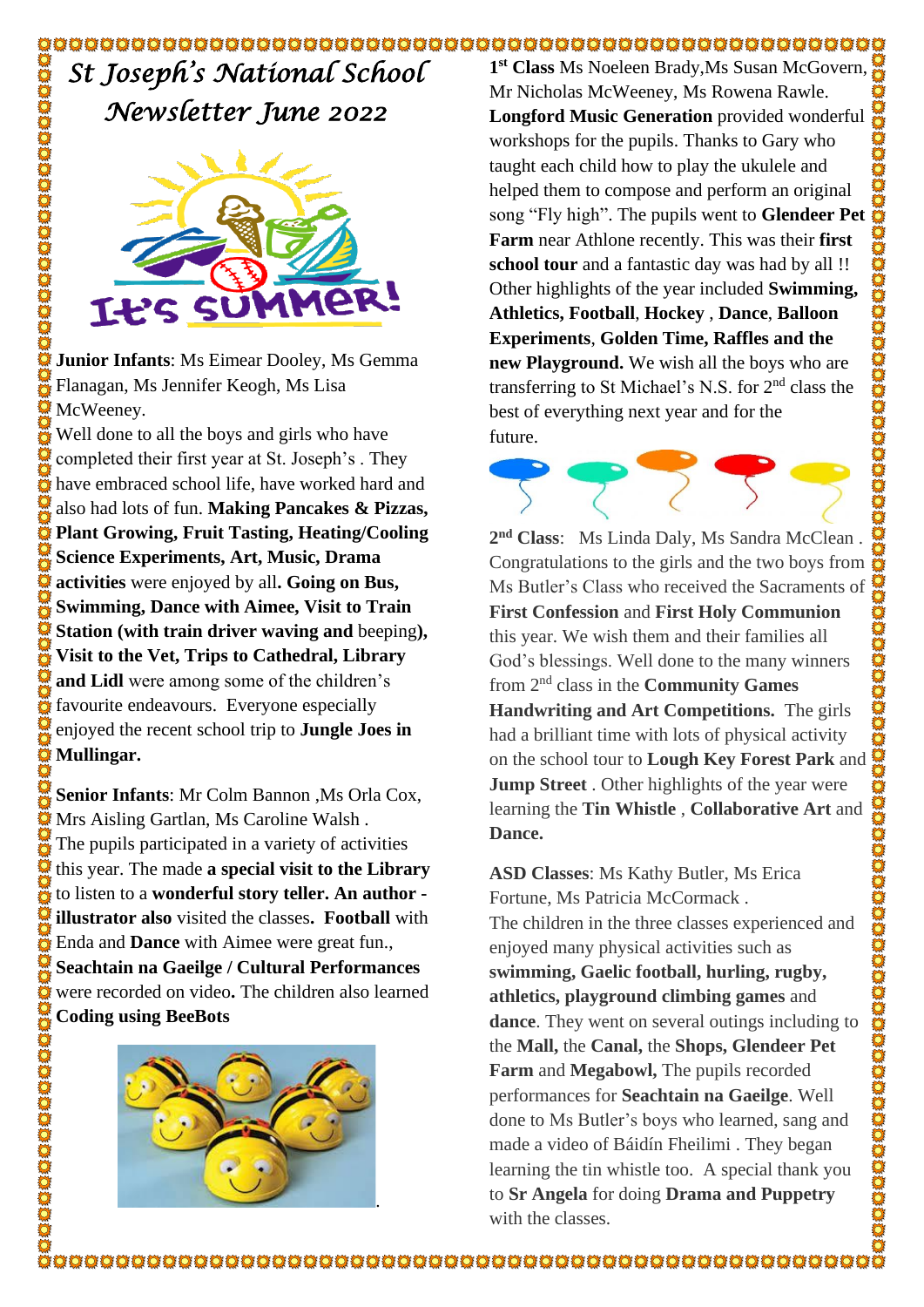#### 

**3 rd Class**: Ms Barbara Donlon, Mr Brian Hilliard, **Mrs Margaret KilBane.** Due to Covid restrictions in May 2021 the Celebration of **First Holy Communion Mass** was postponed until 2nd October 2021. It was a  $\ddot{\ddot{\mathbf{z}}}$  beautiful ceremony for the girls, their families and teachers in **St Mel's Cathedral.**  Throughout the year the pupils have been  $\ddot{\mathbf{\Omega}}$  involved in various activities - too numerous to mention all!!!!. They have particularly enjoyed **Science Experiments , Art, Craft/ Knitting, Irish Dancing, Modern Dance with Aimee, Football, Swimming, Indoor and Outdoor Athletics, Skipping, Music and Singing.** Some of the girls have been learning to play the **Recorder . The classes recorded wonderful** OS CES **performances for Seachtain na Gaeilge.** The three classes attended an amazing show " **Luminaria** " in the **Backstage Theatre** . The School Tour to **Arigna Mines** and **Jump Street** was a favourite trip for all the girls.

**4 th Class** : Ms Sarah Duke, Ms Helen Smith. **5 th Class :**Ms Finan, Ms Shanley **.**  The girls completed a number of **Basic Computer Skills and Coding Classes using Scratch.** They enjoyed many visits to the **library.** They enjoyed many visits to the **library.** They<br>aparticipated in Community Games and Scór. They represented the school in **Football** and **Basketbal**l. They had a fantastic tour **to Lough Key.**<br> $\frac{1}{M}$  Key.

**5 th Class: Ms Seadhna Leen.** The pupils undertook a year long initiative **"Creative Clusters" which involved a wide variety of workshops, tutorials, projects and tours based on the Arts.** The aim of this endeavour was to develop and enhance the creative potential of every child in the class through a variety of artistic  $\bullet$  creations which included…. **Song writing** with Waltons Music…. **Visual Arts** & **Jewellery Making** with Rachael McCreanor. Three separate **Mural Projects** with Ms Eibhlin Crossan, Gene Rhatigan and Phil Atkinson . **Illustrations** with Hannah. **Drama** with Maggi McKenna. **History** and **Nature Trails** with Eamonn Brennan. Many **C** fantastic pieces were created which have enriched the school environment as well as the girls themselves. Well done to Ms Leen for all her hard work in co-ordinating this endeavour.

**5 th/6 th Class**: Ms Beatrice Shanley **6 th Class :** Ms Marie Dolan, Ms Catherine Gilmartin, Mr Alan Kiernan. It was another busy year for the Senior classes who were involved in various projects and activities- **Quiz Events, Maths, Science Blast, Art Projects, Basketball/ Football Leagues /Blitzes Rounders, Dance, Music/Drama Performances, Poetry, Cultural/Seachtain na Gaeilge Events, Historical Tours (Longford & Dublin) Retreats, School Transition Workshops, Athletics/Sports.** 5<sup>th</sup>/G<sup>th</sup> Class: Ms Beatrice Shanley<br>
G<sup>th</sup>/Class: Ms Marie Dolan, Ms Catherine<br>
Gilmartin, Mr Alan Kieman.<br>
It was another busy year for the Senior classes<br>
who were involved in various projects and<br>
activities- Quize E

**Kayaking-** This was a new initiative introduced by Longford Sports Partnership and was available to some of the senior classes.

**Confirmation: Congratulations to the 6th Class girls who were confirmed by Fr. James McKiernan in St Mel's Cathedral on 1st June. their families throughout their lives. Thank you to Mrs Egan and Mrs Harte who provided a party for the girls when the returned to school after the June break.** 

#### *Graduation Mass -*We say goodbye to the

6 th class girls who are leaving St Joseph's N.S this year and moving on to Secondary School .We wish them all the very best for the next part of their journey in life. The Graduation Ceremony took place in the School Hall on  $15<sup>th</sup>$  June. Thank you to all who attended to support the girls. The girls did themselves proud with Speeches, Singing, Music, Art Displays and Sideshow.

# *Scór Longfort*

**Pupils from 3rd to 6th represented St Joseph's NS in Ballad Group, Solo Singing, Recitation and Quiz at the Semi-Final in Killoe . They qualified for the Final in Abbeylara. Well done to all pupils and teachers involved. A special word of congratulations goes to Sasha who received 1st place in Recitation for her own composition " Upside- down World".**